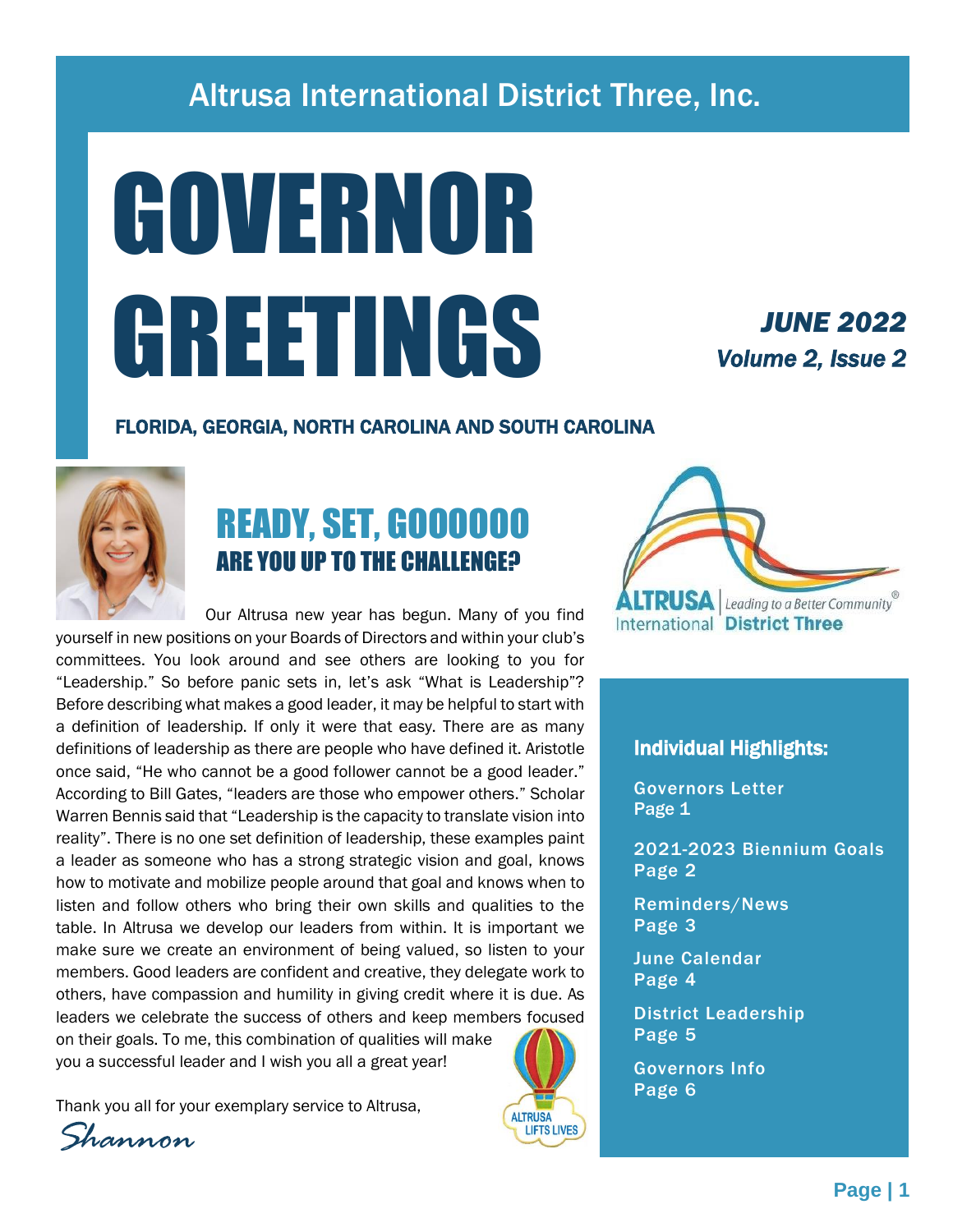### 2021-2023 BIENNIUM GOALS WHEN THE



Together we can reach new heights! Every club should strive to attain these three important Biennium Goals.

Remember, the journey can be as important as achieving the goals in lifting others' lives and building better communities.

#### 1. LEADERSHIP:

Set the roadmap for your goals. Submit a Club Strategic Plan to the District Governor.

#### 2. SERVICE:

Shine a spotlight on your Club's activity or project. Submit at least two (2) articles to the DSB for publication.

#### 3. MEMBERSHIP:

Help grow Altrusa with a net gain of four (4) or more new members during the biennium.



### MEMBERSHIP: LET'S JAZZ IT UP

I have 10 opportunities for you to find new members:

- 1. Wear your Altrusa Pin all day long on meeting day.
- 2. Ask members to change their Facebook cover photo to something about Altrusa.
- 3. Post service project photos on Facebook and tag people who participated.
- 4. Look for creative ways to thank donors.
- 5. Plan a "Themed Membership Drive Party.
- 6. Encourage family members to become Altrusans.
- 7. Checkout International's web page "Member Development"
- 8. Make contact with missing committee members.
- 9. Review your goals for making a difference in 2022-2023.
- 10.



## NOMINATING COMMITTEE CALLS

#### PLEASE ANSWER

The call for nominations for the District Three Board will be out this month. Please consider taking up the mantle of one of these important positions. More details will be released in the Spring DSB, so please read and heed the call to step up and help lead our District into the future!

*"Good, Better, Best. Never let it rest. Till your good is better and your better is best!"* 

- *St Jerome*



### ABOVE AND BEYOND ALTRUSA LIFTS LIVES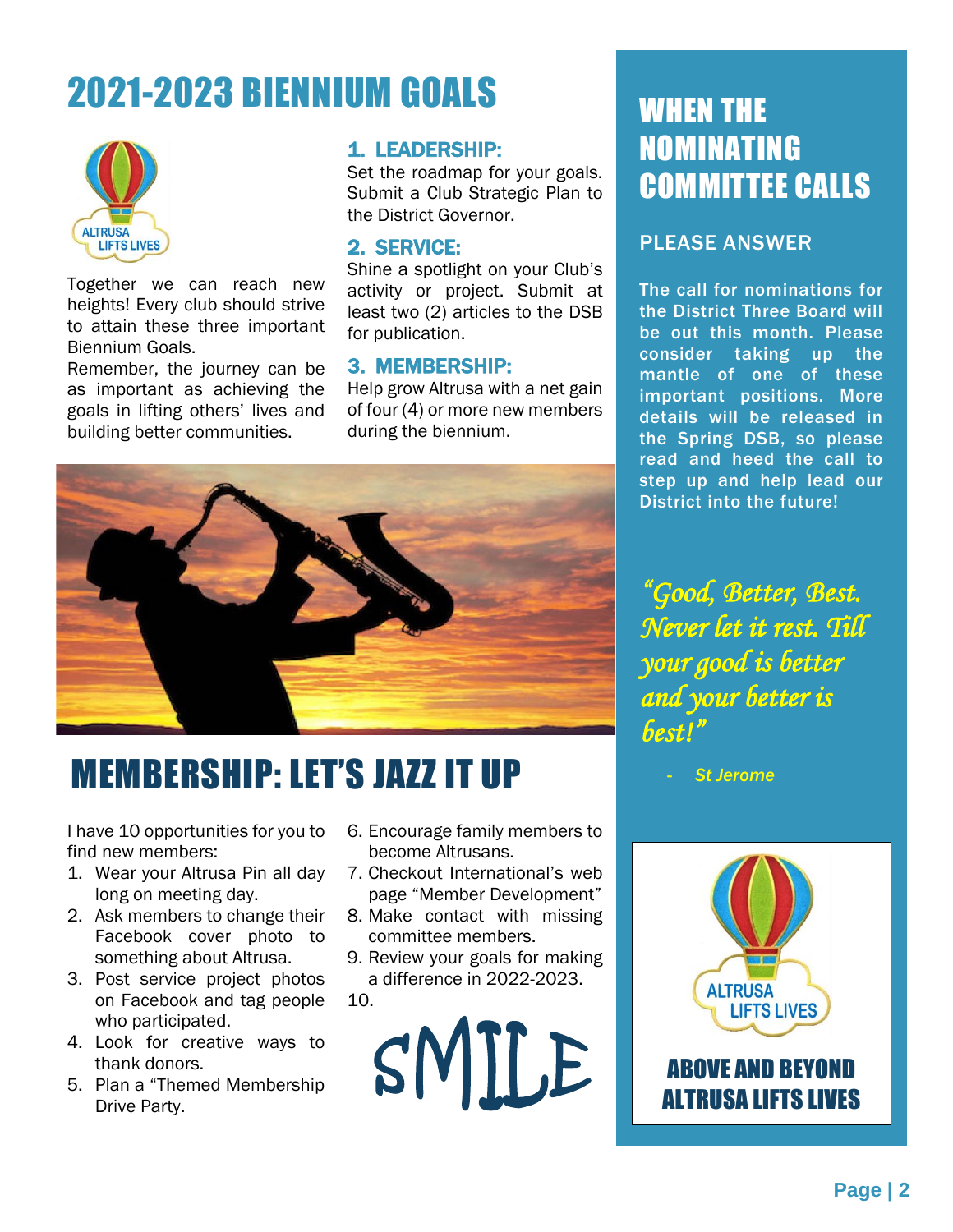

### **"It's hard to beat a person who never gives up."**

- *Babe Ruth*

### DON'T MISS THE DEADLINE

June 1, 2022 is upon us and that means our membership dues have come due.

Club Presidents need to work with their Treasurers to be sure all members are current with their dues.

Treasurers should not wait to submit dues, preferably on Group Tally, by June 15th to avoid late fees. Mailing to the International office is still not a good option, due to postal issues unresolved.

### REMINDERS:

### Update Your Leadership in Group Tally!

REMEMBER to please update all of your membership changes and additions in Group Tally.

### Send all DSB Articles to:

Carol Thomas, DSB Editor [carol.thomas1211@gmail.com](mailto:carol.thomas1211@gmail.com)

#### Please send in WORD Format

### LEADERS IN SERVICE

### Mail District Dues to:

Scott Tice, District Three Treasurer NEW ADDRESS: 7610 SW 63rd Place Rd Ocala, FL 34474

### Pay International Dues:

#### Preferably On Group Tally

Altrusa International, Inc. One North LaSalle Street Suite 1955 Chicago, IL 60602-4006

### ACT Send Altrusa Caring Thought Requests to:

altrusashannon@aol.com



## Do You Have a Concern, Congrat or Suggestion?

SEND TO: altrusashannon@aol.com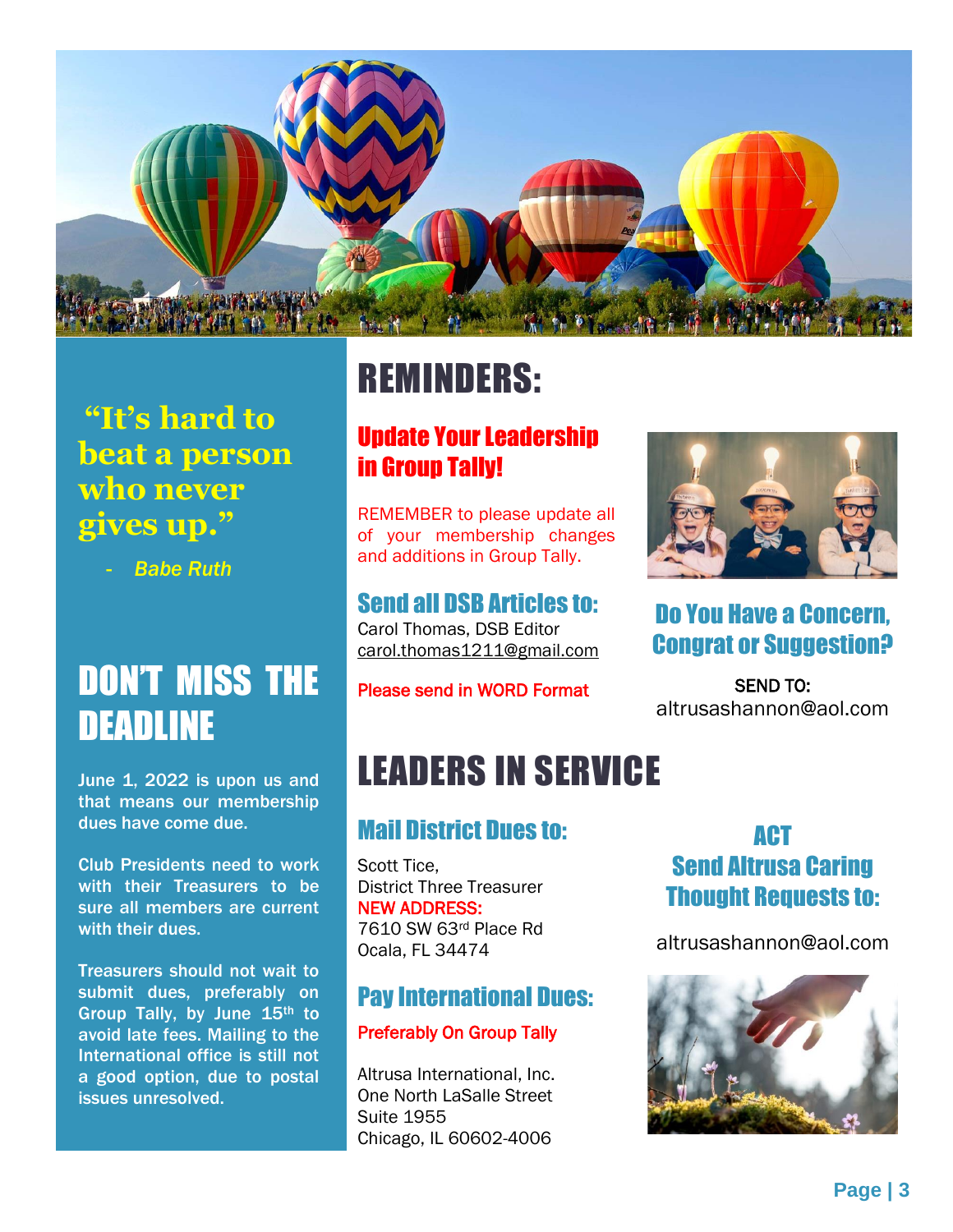| <b>JUNE 2022</b> | <b>TOPIC</b>                                                                                                   | <b>WHO</b>                                          | <b>RESPONSIBLE</b>                     | <b>NOTES</b>                                                                                                    |
|------------------|----------------------------------------------------------------------------------------------------------------|-----------------------------------------------------|----------------------------------------|-----------------------------------------------------------------------------------------------------------------|
| 06/01/22         | Governor's Newsletter                                                                                          | 2021-2023<br>Governor                               | Governor                               |                                                                                                                 |
| 06/01/22         | Governor's Annual Report Due                                                                                   | 2021-2023<br>Governor                               | Governor                               | Due June 1                                                                                                      |
| 06/01/22         | Club Annual Report due                                                                                         | Local Club                                          | 2021-2022<br><b>Club Presidents</b>    | Due June 1                                                                                                      |
| 06/01/22         | <b>ASTRA Club Annual Report due</b>                                                                            | Local Club                                          | <b>ASTRA Member</b><br>Altrusa Advisor | Due June 1                                                                                                      |
| 06/01/22         | Club fiscal year begins                                                                                        | Local Club                                          | Club Treasurer                         | May vary for some<br>clubs                                                                                      |
| 06/01/22         | ASTRA Club fiscal year begins                                                                                  | Local Club                                          | <b>ASTRA Club</b>                      |                                                                                                                 |
| 06/01/22         | Schedule all club and board meetings for the coming<br>club year                                               | Local Club                                          | 2022-2023<br>Club President            |                                                                                                                 |
| 06/01/22         | Present annual budget to Club for approval                                                                     | Local Club                                          | Club Treasurer                         |                                                                                                                 |
| 06/01/22         | Sign new bank signature cards (President &<br>Treasurer) so checks can be signed & distributed                 | Local Club                                          | Club Treasurer                         |                                                                                                                 |
| 06/01/22         | Deadline to submit District and International dues                                                             | Local Club                                          | Club Treasurer                         | Pass due after June<br>15                                                                                       |
| 06/01/22         | Governor-Elect training fee due to International by<br>July 1                                                  | <b>District</b>                                     | <b>District Treasurer</b>              | In even numbered<br>years Governor-Elect<br>training fee is due to<br>Int'l no later than July<br>1 (Policy 8F) |
| 06/15/22         | Treasurer notifies members with unpaid dues and<br>advises of late fees                                        | Local Club                                          | Club Treasurer                         | Last day to pay<br>June 30                                                                                      |
| 06/15/22         | Late fees charged for unpaid dues: \$5 International;<br>(If applicable, 10% for District; 10% for local club) | Local Club                                          | Club Treasurer                         |                                                                                                                 |
| 06/15/22         | Draft of call for Board of Director nominations to<br>Governor                                                 | <b>District</b><br>Nominating<br>Committee<br>Chair |                                        | Review all relevant<br><b>Bylaws and Policies</b><br>include appropriate<br>information in letter               |
| 06/19/22         | Father's Day                                                                                                   | All                                                 |                                        |                                                                                                                 |



Wishing all our Altrusa Family Father's a great Day!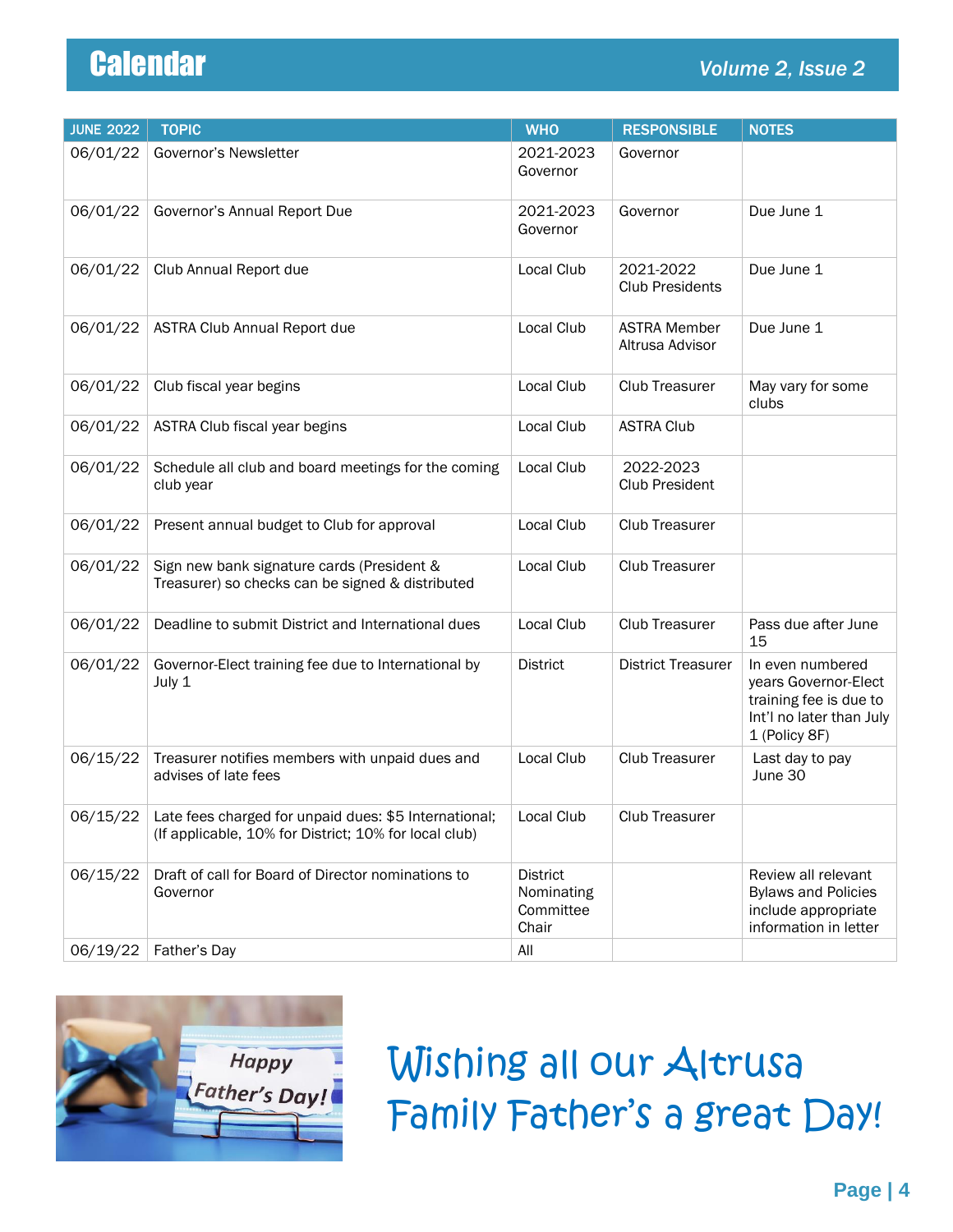### District Leadership

| <b>DISTRICT THREE BOARD OF DIRECTORS</b> |                          |                 |                             |  |  |
|------------------------------------------|--------------------------|-----------------|-----------------------------|--|--|
| Governor                                 | <b>Shannon Schell</b>    | Lake County, FL | altrusashannon@aol.com      |  |  |
| <b>Governor-Elect</b>                    | <b>Dimple Overstreet</b> | Starke, FL      | dimplej@embarqmail.com      |  |  |
| <b>Vice Governor</b>                     | Mantha Young             | Lake City, FL   | mantha@macmediaservices.com |  |  |
| <b>Treasurer</b>                         | <b>Scott Tice</b>        | Ocala, FL       | scottaltrusa@gmail.com      |  |  |
| <b>Director</b>                          | Dorothy Manning          | Gaffney, SC     | demannin@gmail.com          |  |  |
| <b>Director</b>                          | Nancy Shumaker           | Statesboro, GA  | nwshumaker@yahoo.com        |  |  |
| <b>Director</b>                          | <b>LaShone Surrency</b>  | Lake City, FL   | Lsurrency@elcgateway.org    |  |  |
| Secretary                                | Lori Davis               | Lake County, FL | Lmdavis0824@gmail.com       |  |  |
| Parliamentarian                          | <b>Colleen Duris</b>     | Ocala, FL       | cmdaltrusa@gmail.com        |  |  |

| <b>DISTRICT THREE COMMITTEE CHAIRS</b>                    |                       |                                    |  |  |  |
|-----------------------------------------------------------|-----------------------|------------------------------------|--|--|--|
| <b>ASTRA</b>                                              | Jeraldyn Rivest       | jeraldyn@hotmail.com               |  |  |  |
| <b>Bylaws, Resolutions &amp; Recommendations</b><br>(BRR) | Sara Freeborn         | svfreeborn@gmail.com               |  |  |  |
| <b>Club Revitalization</b>                                | Dinah Henderson       | dinahehenderson@centurylink.net    |  |  |  |
| Communications                                            | <b>Josie Frieser</b>  | mjosiefrieser@gmail.com            |  |  |  |
| <b>District Service Bulletin</b>                          | Carol Thomas          | carol.thomas1211@gmail.com         |  |  |  |
| <b>Finance Committee</b>                                  | <b>Scott Tice</b>     | scottaltrusa@gmail.com             |  |  |  |
| <b>International Foundation Liaison</b>                   | <b>Martin Houston</b> | martinbhouston@gmail.com           |  |  |  |
| Leadership                                                | Joanne Brown          | fourwindsfarmhouse@centurylink.net |  |  |  |
| Membership                                                | Randi Kahl            | randi_altrusa@yahoo.com            |  |  |  |
| <b>New Club Building</b>                                  | Julia Allen           | julia@billallen.com                |  |  |  |
| <b>Program Coordinator</b>                                | <b>Tammy Hall</b>     | thall@odommoses.com                |  |  |  |
| <b>Service Program Development</b>                        | Dee Dugger            | ladydragonfly54@gmail.com          |  |  |  |
| Webmaster                                                 | <b>Susy Meier</b>     | susymeier@gmail.com                |  |  |  |